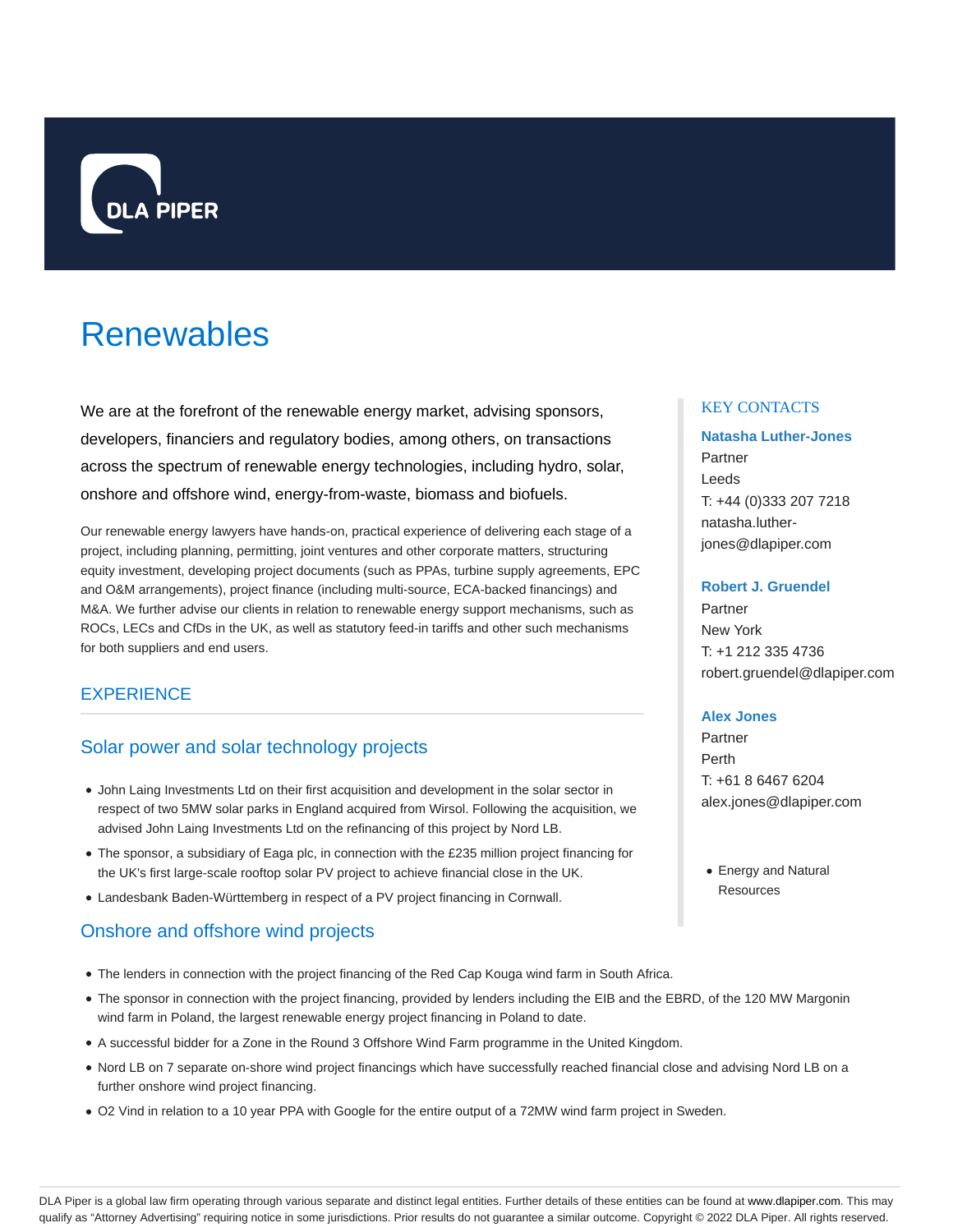# Other renewable power technologies

- £650 million development of a 240 MW tidal-powered electricity generating station in Swansea Bay, South Wales.
- The lenders in connection with the project financing of the Mtkvari hydro power project in Georgia.
- Stobart Group on portfolio of investments in new biomass generating capacity of up to £500million.
- Drax Power Ltd on long term wood pellet biomass supply contracts, typically with North American suppliers.

### INSIGHTS

# **Publications**

**US DOC initiates circumvention inquiries against solar cells and modules from Cambodia, Malaysia, Thailand and Vietnam**

14 April 2022

Any additional duties could be applied retroactively to entries before April 1 and could be as much as or in excess of 250 percent of the price of the applicable CSPV cells and modules.

**Driving change: The decarbonisation of European transport**

#### 1 April 2022

Our new study, in association with Acuris Studios, surveyed 100 senior executives of organisations based in Europe that have invested in European decarbonisation projects and/or technologies related to aviation, rail or shipping in the past 24 months.

**Economic drivers in Latin America: Key industry sectors and the rise of SESG**

#### 1 April 2022

Overshadowed by the pandemic, Latin America's GDP growth results closed 2020 at nearly – 8%, while global GDP growth results closed at – 5%. The growth forecast for 2021 is at 4.1%, relying on the vaccination efforts across Latin America countries to combat COVID-19, as well as the many relief packages launched by the world's biggest economies to help emerging economies.

**Green Hydrogen in Chile: A Contribution to the Global Energy Transition**

#### 1 April 2022

Nowadays we see governments around the world adopting decarbonization policies to transition their economies away from high-emission electricity generation and polluting manufacturing/production of goods and services.

**Projects Global Insight Issue 5, 2022**

### 1 April 2022 PROJECTS GLOBAL INSIGHT

Welcome to the new issue of the Project Global Insights 2022. In some areas of the globe we are now seeing a gradual loosening of restrictions triggered by the COVID-19 pandemic, and stakeholders and governments across the world continue to focus on transport, infrastructure and clean energy investments to boost economic activities.

DLA Piper is a global law firm operating through various separate and distinct legal entities. Further details of these entities can be found at www.dlapiper.com. This may qualify as "Attorney Advertising" requiring notice in some jurisdictions. Prior results do not guarantee a similar outcome. Copyright @ 2022 DLA Piper. All rights reserved.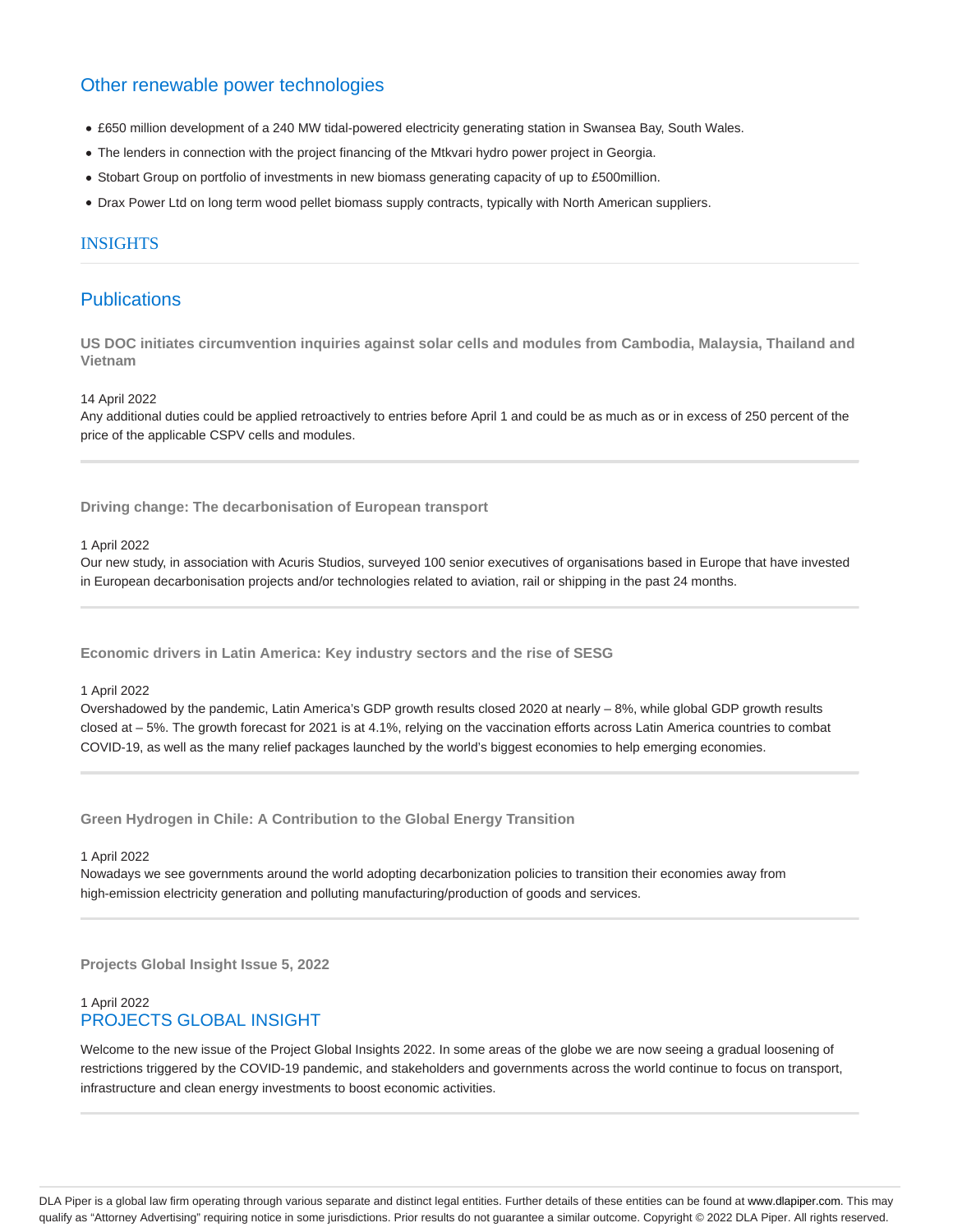**The Biden Plan: The most awaited infrastructure plan for the US**

#### 1 April 2022

The need for an adequate infrastructure program for the US is well known. This program has taken several presidencies to see the light of day, but it finally took the form of a concrete and ambitious plan presented by the Biden Administration in March 2021 known as the American Jobs Plan.

**'Boomerang' decommissioning liabilities for the oil & gas industry in Australia**

#### 1 April 2022

Since ExxonMobil drilled Australia's first offshore well in 1965, Australia's oil & gas industry has developed, grown and matured, supporting Australia's energy security and generating significant economic growth.

**The long-awaited solar panel tariff decision is here – key points for industry stakeholders**

10 February 2022 A still challenging path.

**Blocking rights and the Texas wind power generation industry**

#### 2 February 2022

Action steps and best practices for potential debtors, as well as for lenders, hedge providers, and equity holders.

**California regulations on diverting organic waste go into effect January 1: new rules affect municipalities and food sector, bring opportunities for composting and biofuel businesses**

#### 16 December 2021

As more regulations implementing SB 1383 come into effect in the coming years, the demand for permissible ways to dispose of organic waste will only increase.

**Six commodities predictions for 2022**

#### 2 December 2021

The worldwide turmoil of 2020 is, in many ways, still with us, but the good news is that alongside the struggles, the commodities realm is seeing an immense number of opportunities. Here, we take a fast look at the six areas we think the commodities sector should be watching in the year to come.

**Biden Administration works to expand US offshore wind market**

28 September 2021

The federal government moves forward assertively with an expanded leasing program aiming to double offshore wind production by 2030. Meanwhile, some states are acting too.

**Winter Storm Uri: New Texas legislation aims to improve power grid, restructure the grid's overseeing agency**

DLA Piper is a global law firm operating through various separate and distinct legal entities. Further details of these entities can be found at www.dlapiper.com. This may qualify as "Attorney Advertising" requiring notice in some jurisdictions. Prior results do not guarantee a similar outcome. Copyright @ 2022 DLA Piper. All rights reserved.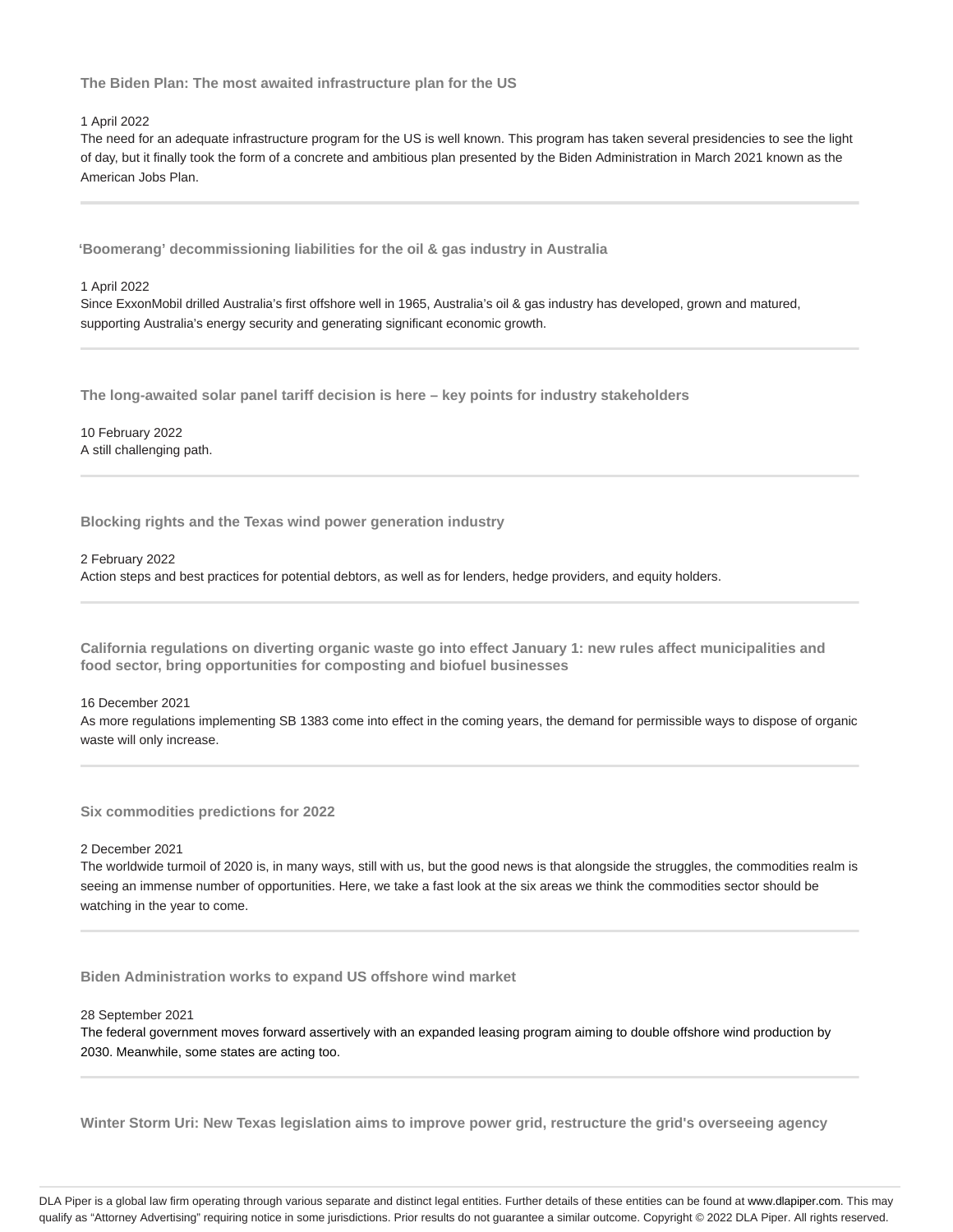**A long hot summer: Five steps for energy commodities traders in a time of heightened scrutiny**

14 June 2021

Rising temperatures may exacerbate current market volatility, which in turn may lead to heightened regulatory scrutiny.

**Whatever your sector, ransomware attacks are changing how to think about platform security risk: Action steps**

14 June 2021

In an increasingly digitized economy, creating awareness of platform security risks is critical.

**Commodities News and Trends**

# 3 June 2021 COMMODITIES NEWS AND TRENDS

Fossil fuel industry and ESG; energy aspects of Biden infrastructure plan; floating storage can rule the seas or give you a sea of trouble.

**Episode 3: Are corporates in the green driving seat?**

# 24 May 2021 THE CLIMATE TRANSITION PODCAST

We have seen growing demand from corporates to buy power from wind and solar projects. In this episode, we are joined by Phil Dominy from EY as we look at how current agreement in these power purchase agreements (PPAs) is driving significant corporate activity on fixing the climate crisis. Are PPAs delivering the action we need? How can corporates work closely with renewable operators to do more and do it faster? How can we grow PPAs beyond a handful of off-takers and countries?

DLA Piper · Corporate power purchase agreements: Are corporates in the green driving seat?

**FERC issues policy statement regarding state-determined carbon pricing in wholesale electricity markets**

#### 22 April 2021

The policy statement allows FERC to avoid the restriction imposed by the EPSA decision, which reserves certain matters under FPA section 201(b) exclusively for the states.

**CFTC final position rule limits enter into effect March 15**

10 March 2021

The Final Rules aim to "prevent excessive speculation" and thus implement one of the remaining key provisions of Dodd-Frank.

**Commodities News and Trends**

DLA Piper is a global law firm operating through various separate and distinct legal entities. Further details of these entities can be found at www.dlapiper.com. This may qualify as "Attorney Advertising" requiring notice in some jurisdictions. Prior results do not guarantee a similar outcome. Copyright © 2022 DLA Piper. All rights reserved.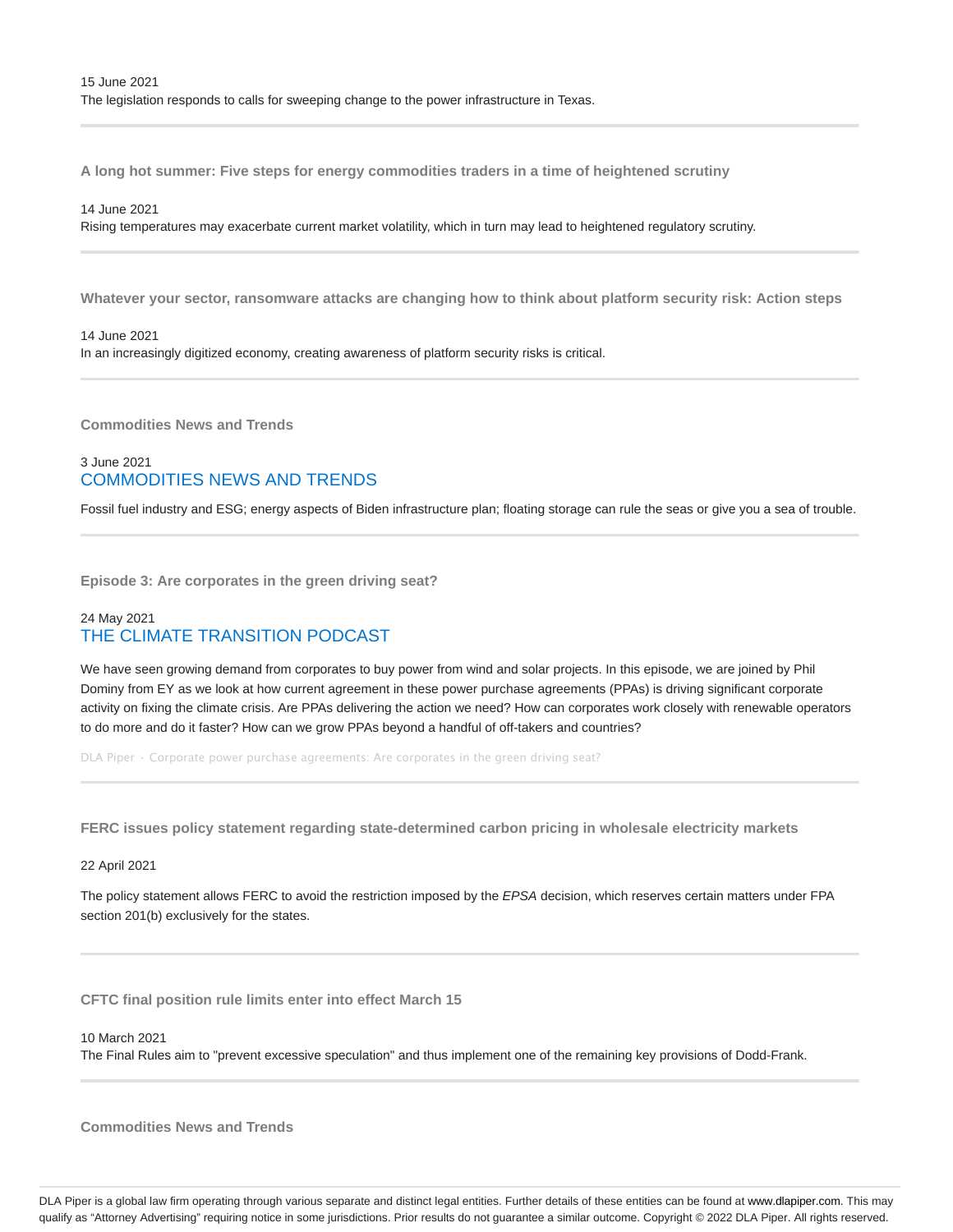### 10 March 2021 COMMODITIES NEWS AND TRENDS

Oil and gas companies commit to transparency on methane emissions reporting; CFTC adopts final position rule limits; consequences of volatile markets.

**CFTC's annual enforcement report touts record-breaking year**

#### 16 December 2020

CFTC releases the annual report from its Enforcement Division, and expects to continue prioritizing four key areas.

**Commodities News and Trends**

### 16 December 2020 COMMODITIES NEWS AND TRENDS

In the inaugural issue, three states collaborate on offshore wind project; record-setting year for CFTC enforcement; climate change lawsuit reaches Supreme Court - plus latest legal and regulatory developments in commodities trading.

**Three ESG steps to keep your project bankable in 2021**

#### 17 September 2020

Version four of the Equator principles will take effect on 1 October 2020, and it introduces three new requirements to the international environmental and social baseline for project finance.

**New measures threaten investments in the Mexican energy sector**

14 July 2020 Details on the impact of these developments.

**Tax incentives in Puerto Rico: a quick introduction**

#### 13 JUN 2017

Puerto Rico offers a spectrum of economic incentives aiming to promote many key industries. This handbook offers a quick look at ten of the most significant of these incentives.

### **NEWS**

**DLA Piper recognised as Global Law Firm of the Year at the Wind Investment Awards**

#### 27 May 2022

DLA Piper has been recognised as Global Law Firm of the Year at the Wind Investment Awards 2022, for the second consecutive year.

DLA Piper is a global law firm operating through various separate and distinct legal entities. Further details of these entities can be found at www.dlapiper.com. This may qualify as "Attorney Advertising" requiring notice in some jurisdictions. Prior results do not guarantee a similar outcome. Copyright @ 2022 DLA Piper. All rights reserved.